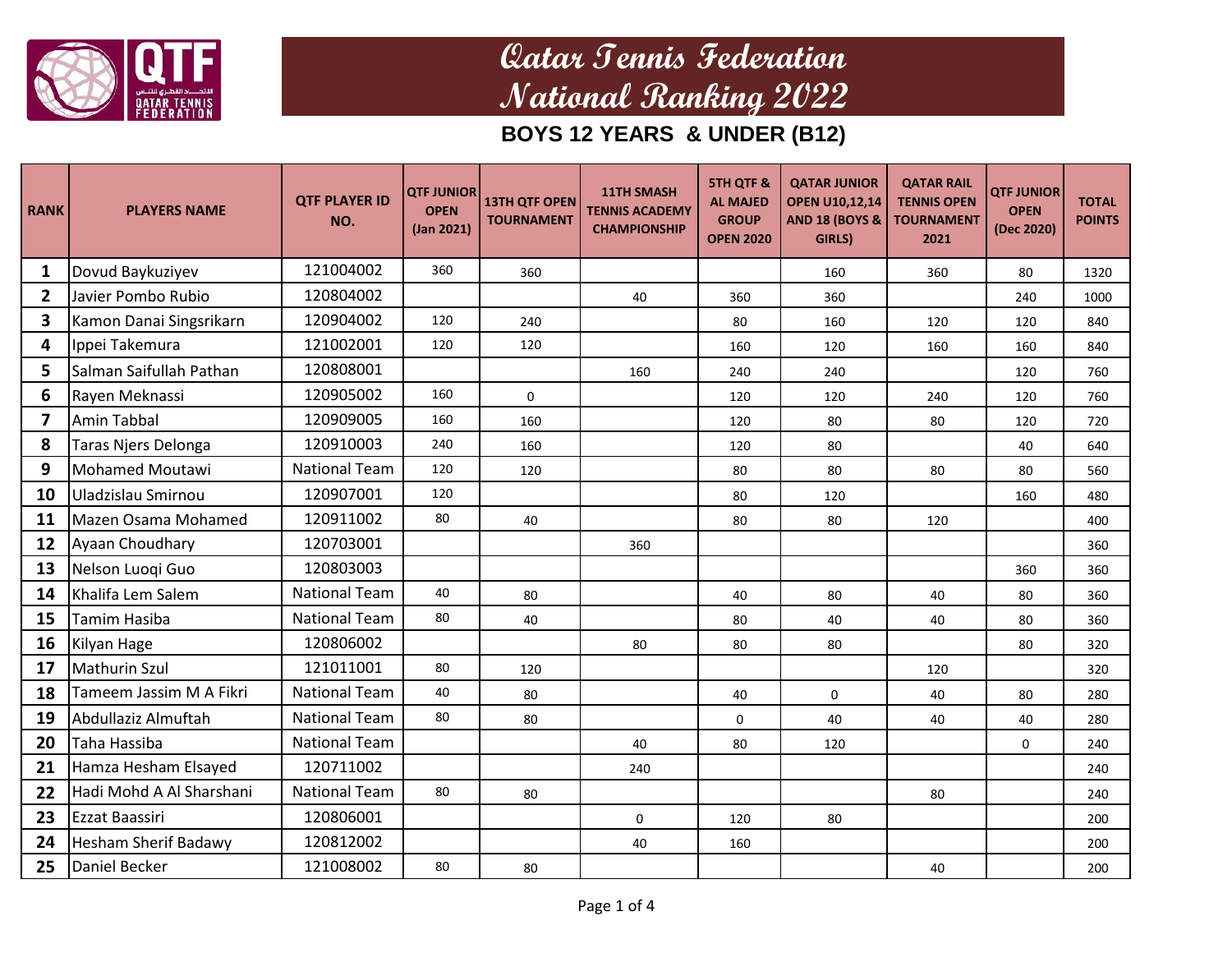

| <b>RANK</b> | <b>PLAYERS NAME</b>           | <b>QTF PLAYER ID</b><br>NO. | <b>QTF JUNIOR</b><br><b>OPEN</b><br>(Jan 2021) | <b>13TH QTF OPEN</b><br><b>TOURNAMENT</b> | <b>11TH SMASH</b><br><b>TENNIS ACADEMY</b><br><b>CHAMPIONSHIP</b> | <b>5TH QTF &amp;</b><br><b>AL MAJED</b><br><b>GROUP</b><br><b>OPEN 2020</b> | <b>QATAR JUNIOR</b><br><b>OPEN U10,12,14</b><br><b>AND 18 (BOYS &amp;</b><br>GIRLS) | <b>QATAR RAIL</b><br><b>TENNIS OPEN</b><br><b>TOURNAMENT</b><br>2021 | <b>QTF JUNIOR</b><br><b>OPEN</b><br>(Dec 2020) | <b>TOTAL</b><br><b>POINTS</b> |
|-------------|-------------------------------|-----------------------------|------------------------------------------------|-------------------------------------------|-------------------------------------------------------------------|-----------------------------------------------------------------------------|-------------------------------------------------------------------------------------|----------------------------------------------------------------------|------------------------------------------------|-------------------------------|
| 26          | Nawaf Abdulla Almohanadi      | <b>National Team</b>        | 80                                             |                                           |                                                                   | 0                                                                           | 40                                                                                  | 80                                                                   | $\mathbf 0$                                    | 200                           |
| 27          | <b>Carl Saleh</b>             | 120803001                   |                                                |                                           |                                                                   | 80                                                                          |                                                                                     |                                                                      | 80                                             | 160                           |
| 28          | Hassan Adel Waly              | 110811001                   |                                                |                                           | 160                                                               |                                                                             |                                                                                     |                                                                      |                                                | 160                           |
| 29          | David Mario Stefan Raducan    | 121008005                   | 80                                             | 40                                        |                                                                   |                                                                             |                                                                                     | 40                                                                   |                                                | 160                           |
| 30          | <b>Charbel Chemaly</b>        | 121005002                   | 0                                              | 120                                       |                                                                   |                                                                             |                                                                                     | 40                                                                   |                                                | 160                           |
| 31          | John Gacho Lopez              | 121011005                   |                                                |                                           |                                                                   |                                                                             |                                                                                     | 160                                                                  |                                                | 160                           |
| 32          | Ibrahim Bani Salman           | 120810006                   |                                                |                                           |                                                                   | 40                                                                          | 40                                                                                  |                                                                      | 40                                             | 120                           |
| 33          | Mahdi Al Sharshani            | <b>National Team</b>        |                                                |                                           | 120                                                               |                                                                             |                                                                                     |                                                                      |                                                | 120                           |
| 34          | Yousif Majid Al Abdullah      | 110703001                   |                                                |                                           | 120                                                               |                                                                             |                                                                                     |                                                                      |                                                | 120                           |
| 35          | Ghanem Aid Al Sulaiti         | <b>National Team</b>        |                                                |                                           | 120                                                               |                                                                             |                                                                                     |                                                                      |                                                | 120                           |
| 36          | Faisal Majed Al Khelaifi      | 110812001                   |                                                |                                           | 120                                                               |                                                                             |                                                                                     |                                                                      |                                                | 120                           |
| 37          | Per Eduard Elblaus            | 121004003                   | 40                                             | 80                                        |                                                                   |                                                                             |                                                                                     |                                                                      |                                                | 120                           |
| 38          | Tameem Housam Samara          | <b>National Team</b>        | 40                                             | 40                                        |                                                                   |                                                                             |                                                                                     | 40                                                                   |                                                | 120                           |
| 39          | Stefanos Bantekas             | 121008003                   | 0                                              |                                           |                                                                   |                                                                             |                                                                                     | 120                                                                  |                                                | 120                           |
| 40          | Mohamad Salam                 | 120807002                   |                                                |                                           | 80                                                                |                                                                             |                                                                                     |                                                                      |                                                | 80                            |
| 41          | Abdellatif M Ali Derbala      | 120708001                   |                                                |                                           | 80                                                                |                                                                             |                                                                                     |                                                                      |                                                | 80                            |
| 42          | Fahad Jabor Al Thani          | 110808001                   |                                                |                                           | 80                                                                |                                                                             |                                                                                     |                                                                      |                                                | 80                            |
| 43          | <b>Marmik Shah</b>            | 120808005                   |                                                |                                           | 80                                                                |                                                                             |                                                                                     |                                                                      |                                                | 80                            |
| 44          | Selim Sherif Badawi           | 120711005                   |                                                |                                           | 80                                                                |                                                                             |                                                                                     |                                                                      |                                                | 80                            |
| 45          | Luv Jain                      | 120709003                   |                                                |                                           | 80                                                                |                                                                             |                                                                                     |                                                                      |                                                | 80                            |
| 46          | Zayed Al Meadadi              | <b>National Team</b>        |                                                |                                           |                                                                   | 40                                                                          | $\mathbf 0$                                                                         | $\mathbf 0$                                                          | 40                                             | 80                            |
| 47          | Faisal Abdulrahman Al Shamari | <b>National Team</b>        | 40                                             | 40                                        |                                                                   |                                                                             |                                                                                     |                                                                      |                                                | 80                            |
| 48          | <b>Kinan Taleb</b>            | 121105004                   |                                                | 80                                        |                                                                   |                                                                             |                                                                                     |                                                                      |                                                | 80                            |
| 49          | Abdulla Jassim Almahmoub      | <b>National Team</b>        |                                                |                                           |                                                                   | 40                                                                          |                                                                                     | 40                                                                   |                                                | 80                            |
| 50          | Ghanim Al Ghanim              | <b>National Team</b>        | 0                                              | 40                                        |                                                                   |                                                                             |                                                                                     | 40                                                                   |                                                | 80                            |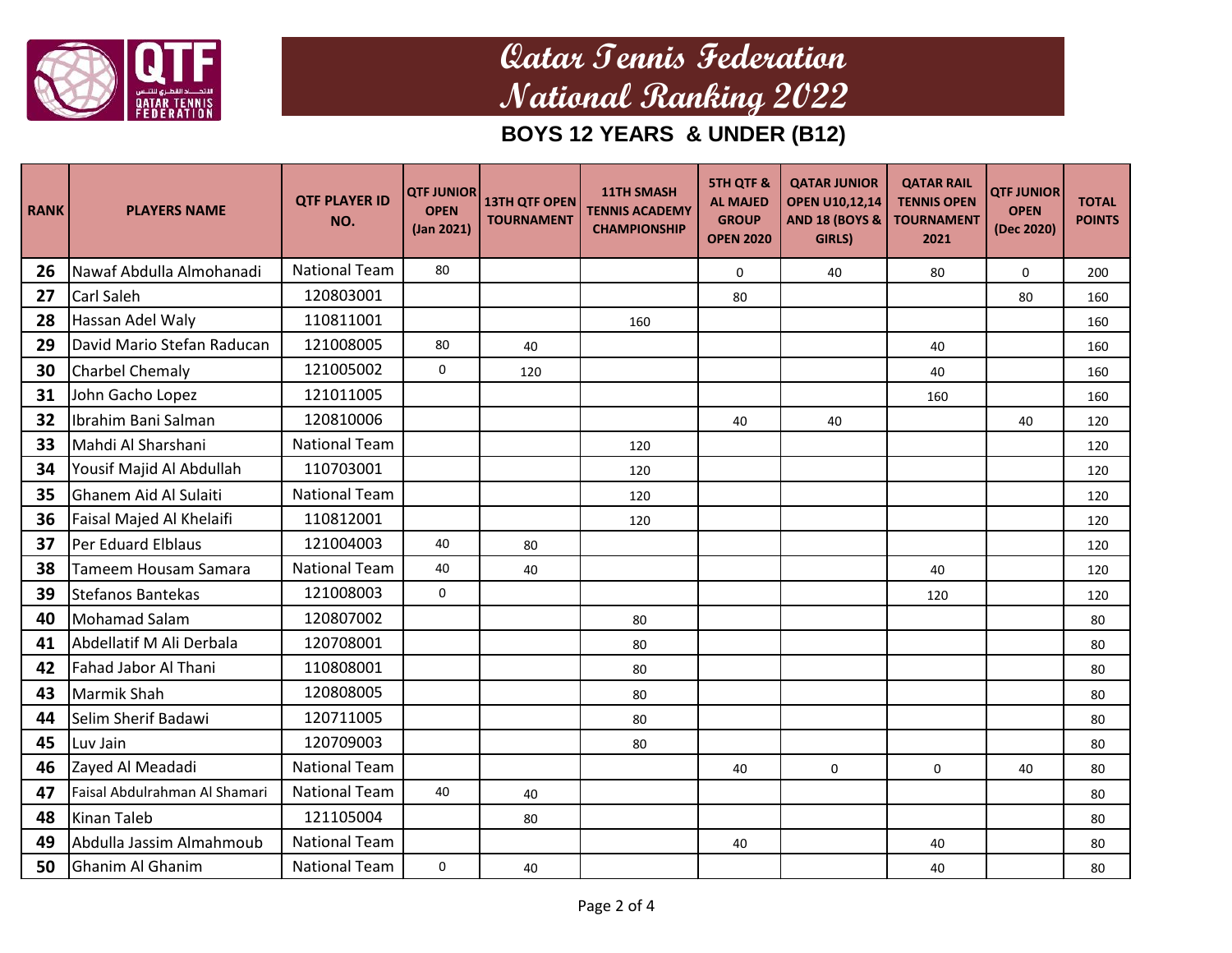

| <b>RANK</b> | <b>PLAYERS NAME</b>          | <b>QTF PLAYER ID</b><br>NO. | <b>QTF JUNIOR</b><br><b>OPEN</b><br>(Jan 2021) | <b>13TH QTF OPEN</b><br><b>TOURNAMENT</b> | <b>11TH SMASH</b><br><b>TENNIS ACADEMY</b><br><b>CHAMPIONSHIP</b> | <b>5TH QTF &amp;</b><br><b>AL MAJED</b><br><b>GROUP</b><br><b>OPEN 2020</b> | <b>QATAR JUNIOR</b><br><b>OPEN U10,12,14</b><br><b>AND 18 (BOYS &amp;</b><br>GIRLS) | <b>QATAR RAIL</b><br><b>TENNIS OPEN</b><br><b>TOURNAMENT</b><br>2021 | <b>QTF JUNIOR</b><br><b>OPEN</b><br>(Dec 2020) | <b>TOTAL</b><br><b>POINTS</b> |
|-------------|------------------------------|-----------------------------|------------------------------------------------|-------------------------------------------|-------------------------------------------------------------------|-----------------------------------------------------------------------------|-------------------------------------------------------------------------------------|----------------------------------------------------------------------|------------------------------------------------|-------------------------------|
| 51          | Ghanim F A S Al Khayareen    | <b>National Team</b>        | 40                                             |                                           |                                                                   |                                                                             |                                                                                     | 40                                                                   |                                                | 80                            |
| 52          | Matthew Evan Grero           | 120908004                   |                                                |                                           |                                                                   |                                                                             |                                                                                     | 80                                                                   |                                                | 80                            |
| 53          | <b>Andre Cadavid</b>         | 121103001                   |                                                |                                           |                                                                   |                                                                             |                                                                                     | 80                                                                   |                                                | 80                            |
| 54          | <b>Basil Ghaith Jardaneh</b> | 120907002                   |                                                |                                           |                                                                   | 40                                                                          |                                                                                     |                                                                      |                                                | 40                            |
| 55          | Cameron Walter Breheny       | 120811001                   |                                                |                                           | 40                                                                |                                                                             |                                                                                     |                                                                      |                                                | 40                            |
| 56          | Victor Hermann               | 120711001                   |                                                |                                           | 40                                                                |                                                                             |                                                                                     |                                                                      |                                                | 40                            |
| 57          | Fahad Khalid Al Khelaifi     | 110812001                   |                                                |                                           | 40                                                                |                                                                             |                                                                                     |                                                                      |                                                | 40                            |
| 58          | Ali Abdul Fatah Sawan        | 120704002                   |                                                |                                           | 40                                                                |                                                                             |                                                                                     |                                                                      |                                                | 40                            |
| 59          | Samarth Patel                | 120809004                   |                                                |                                           | 40                                                                |                                                                             |                                                                                     |                                                                      |                                                | 40                            |
| 60          | <b>Tanush Sharma</b>         | 120805002                   |                                                |                                           | 40                                                                |                                                                             |                                                                                     |                                                                      |                                                | 40                            |
| 61          | Leo Yamagata                 | 120804003                   |                                                |                                           | 40                                                                |                                                                             |                                                                                     |                                                                      |                                                | 40                            |
| 62          | <b>Tirth Shah</b>            | 120809001                   |                                                |                                           | 40                                                                |                                                                             |                                                                                     |                                                                      |                                                | 40                            |
| 63          | Habeeb Asalhi                | 120707002                   |                                                |                                           | 40                                                                |                                                                             |                                                                                     |                                                                      |                                                | 40                            |
| 64          | Georgios Petsos              | 120808007                   |                                                |                                           |                                                                   |                                                                             |                                                                                     |                                                                      | 40                                             | 40                            |
| 65          | Michel Fouad Antonios        | 120806006                   |                                                |                                           |                                                                   |                                                                             |                                                                                     |                                                                      | 40                                             | 40                            |
| 66          | Ege Yucel                    | 120808008                   |                                                |                                           |                                                                   |                                                                             |                                                                                     |                                                                      | 40                                             | 40                            |
| 67          | Mohammed T J T Al Kuthairi   | <b>National Team</b>        | 40                                             |                                           |                                                                   |                                                                             |                                                                                     |                                                                      |                                                | 40                            |
| 68          | Maxime Seyfettin Bruno Galie | 121009001                   |                                                | 40                                        |                                                                   |                                                                             |                                                                                     |                                                                      |                                                | 40                            |
| 69          | Ainesh Patnaik               | 121010002                   |                                                |                                           |                                                                   |                                                                             |                                                                                     | 40                                                                   |                                                | 40                            |
| 70          | Fawwaz Bin Nizam             | 121105001                   |                                                |                                           |                                                                   |                                                                             |                                                                                     | 40                                                                   |                                                | 40                            |
| 71          | Saleh Esmat Shalaby          | 121101003                   |                                                |                                           |                                                                   |                                                                             |                                                                                     | 40                                                                   |                                                | 40                            |
| 72          | Sami Faissal Abdelkhaleck    | 121009002                   |                                                |                                           |                                                                   |                                                                             |                                                                                     | 40                                                                   |                                                | 40                            |
| 73          | Matias Enriquq Gomez         | 120806004                   |                                                |                                           | 35                                                                |                                                                             |                                                                                     |                                                                      |                                                | 35                            |
| 74          | Rashed Alhamidi              | <b>National Team</b>        | $\mathbf 0$                                    |                                           |                                                                   |                                                                             |                                                                                     |                                                                      |                                                | 0                             |
| 75          | Ahmed Magrabi                | 121011005                   | 0                                              |                                           |                                                                   |                                                                             |                                                                                     |                                                                      |                                                | $\mathbf 0$                   |